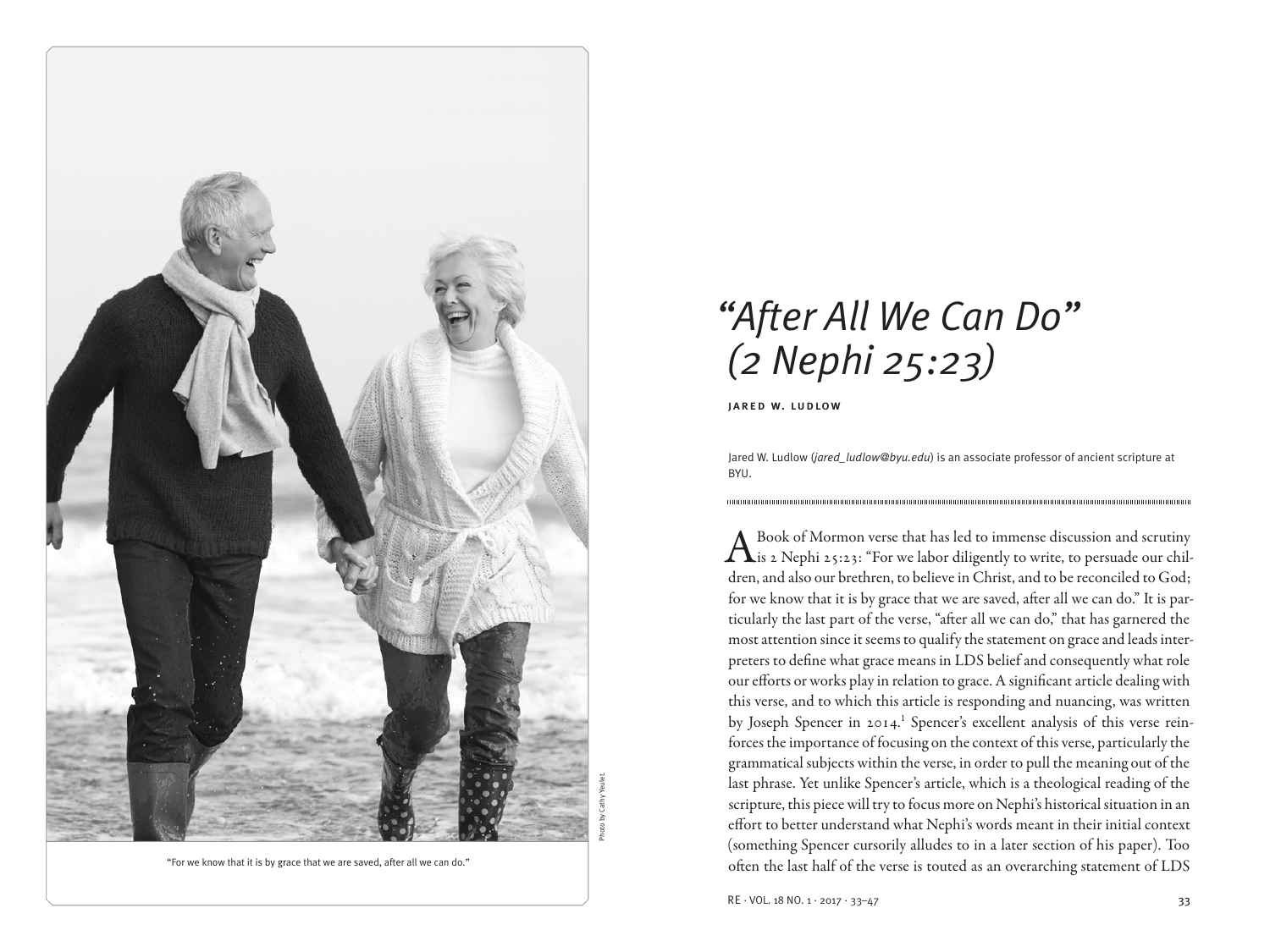doctrine on grace without paying careful attention to its meaning within its original literary context. Nephi's original context, especially the verses that follow verse 23, emphasizes salvation only coming through Christ, yet it also encourages continued observance of the law of Moses in order to be reconciled to God, for that is all they could do until Christ fulfilled the law through his Atonement.

Spencer raises five excellent questions from the reading of 2 Nephi 25:23 that highlight the verse's ambiguities and, consequently, its difficulty for interpretation. The simple reading and traditional interpretation of verse 23, that grace comes chronologically *after* we have expended our best efforts, is the least likely correct interpretation even though it is often provided as a proof text on the role of grace in LDS theology (and thus is frequently used as fodder by critics of the Church who feel that Latter-day Saints maintain a theology of "earning" salvation). Thus I agree with Spencer's conclusion that "the obvious reading of 2 Nephi 25:23 is anything but obvious."2 In order to set the stage for a discussion of a possible meaning of this verse, a brief discussion with Spencer's five questions will follow.

## **Spencer's Five Questions**

Question 1 asks who the subject "we" in the verse is understood to be and whether that subject changes. I concur with Spencer that a key to understanding this verse is that the subject does not change, and thus the "we" is Nephi and other record keepers, prophets, and teachers who want to persuade their own children and brethren to believe in Christ. In other words, it is primarily directed to their own people in their own day.

Question 2 asks whether there is a difference between "believing in Christ" and being "reconciled to God," and which of them (or both) is connected to grace? As will be shown below, "reconciled to God" seems to be tied with keeping the Mosaic covenant under which they were bound, while "believing in Christ" helped them remember to whom the law was pointed and who is the ultimate source of salvation. "Believing in Christ" was more linked to grace since Christ not only fulfilled the law of Moses but satisfied the law of justice, a gift offered through Christ's Atonement.

Question 3 points out the clear connection between salvation and grace and thus asks how this relationship should affect our interpretation of this verse. Nephi seems to emphasize this incontrovertible relationship so that his listeners and readers will never think there is another way to salvation, such as

the law of Moses. It is similar to what Abinadi would later teach the priests of King Noah when he responded to his own question directed to them: Does salvation come by the law of Moses? (see Mosiah 12:31). He stated, "And now ye have said that salvation cometh by the law of Moses. I say unto you that it is expedient that ye should keep the law of Moses *as yet*; but I say unto you, that the time shall come when it shall no more be expedient to keep the law of Moses. And moreover, I say unto you, that salvation doth not come by the law alone; and were it not for the atonement, which God himself shall make for the sins and iniquities of his people, that they must unavoidably perish, notwithstanding the law of Moses" (Mosiah 13:27–28; emphasis added).

Question 4 explores the possible meanings of "after" in this verse, which is certainly one of most important issues since it can dramatically alter the verse's interpretation. As alluded to previously, "*after* all we can do" is often interpreted as some type of chronological disclaimer that creates a relationship between grace and our best efforts or works. After we have exhausted all our efforts, grace will then make up the difference and fill in the gap until we qualify for salvation.3 The difficulty with this view is determining the role of grace *before* we have done all that we can do. Another difficulty is determining when we have done enough, or our "best," in order for Christ to do the rest?

Some commentators, like Stephen Robinson, have defined "after" as something different from a chronological marker, more a term of separation. In this case, "after" becomes something like "in spite of " or "notwithstanding" to emphasize the absolute role of grace in our salvation after all is said and done.4 The possible problem with this view is determining the role of one's own *works* in relation to salvation, especially in Nephi's context. It can lead to the notion that we do not need to do anything and we will be saved. Yet there are many scriptures that emphasize Christ's commands to repent and obey, in other words, to be a faithful, covenant-keeping disciple (e.g., Mosiah 2:24; John  $14:15$ ; 2 Nephi 32:1, 3–5).<sup>5</sup> As will be discussed below, Nephi does seem to use "after" with a chronological sense, but more in the sense of the sequence in God's salvation history (the various acts or epochs through which he works with his children here on earth), not "after" our own works.

In question 5, Spencer explores how the wording of the verse would be different if Nephi had meant "after we have done all we can do." Stated another way, if Nephi didn't word it this way, why is it often interpreted in this sense? Thus question 5 focuses on the distinction between what *can be* done versus what *has been* done. I agree with Spencer here that the emphasis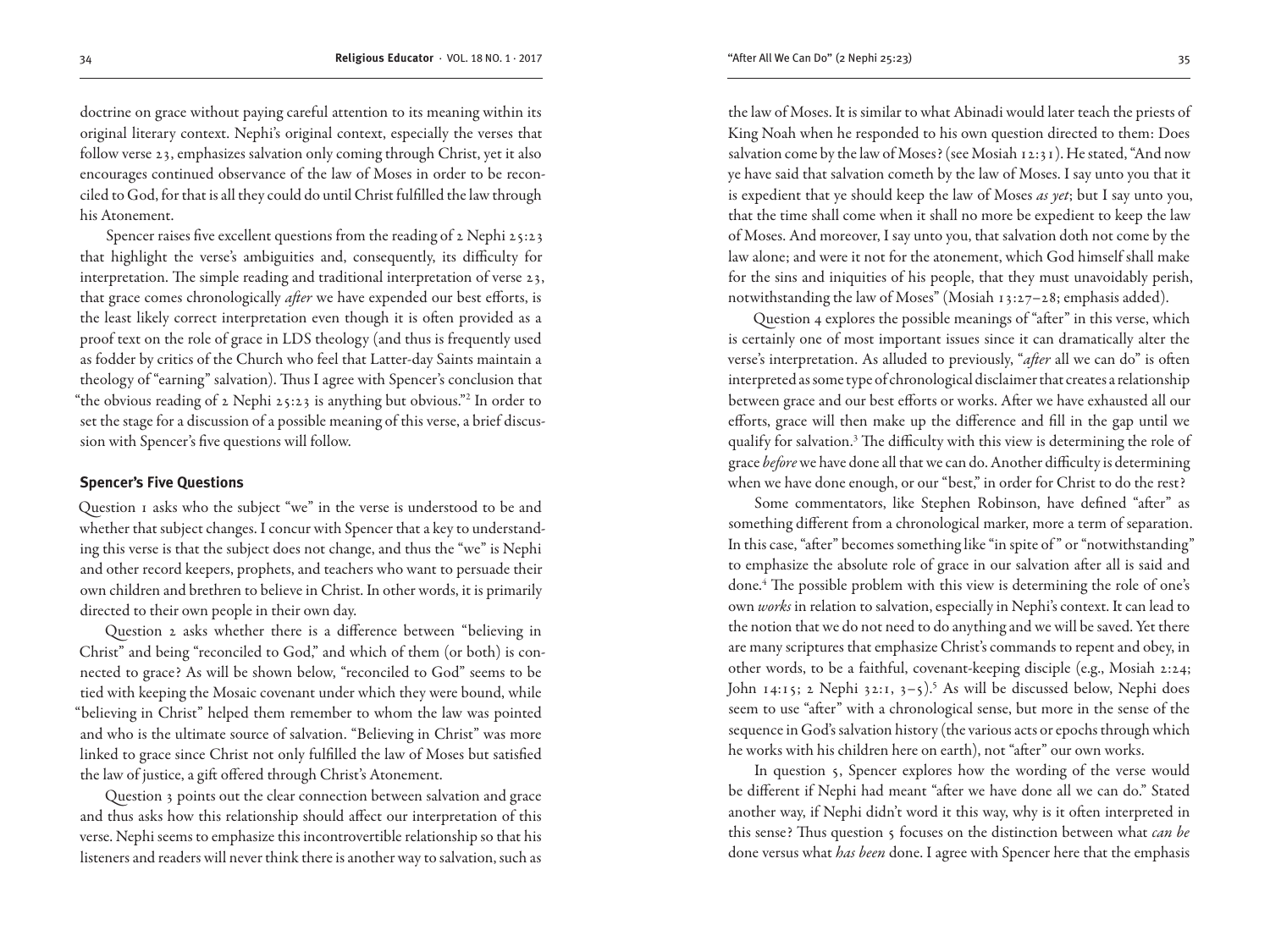is not on what Nephi, his family, and his followers did or accomplished in the past (or their works), but it presents what is expected of them to do, what *can be* done, even if that is not the cause of salvation.

We will now try to explore this verse in more depth, paying particular attention to its literary context to hopefully better understand Nephi's original intent and teaching. The discussion of the context will help us better understand the subjects of verse 23 and the progression of the argument Nephi is making in this chapter.

# **Literary Context—Before 2 Nephi 25:23b**

Second Nephi 25 comes after Nephi has quoted many chapters from Isaiah. He starts this chapter sharing his feelings on the importance of Isaiah for his people despite the fact that he has not taught them in the manner of the Jews, a deficiency which has made some of Isaiah's sayings hard for them to understand. Nephi mentions that he will now speak in plainness and prophesy so that his readers can understand Isaiah's words, particularly his prophecies regarding the house of Israel and its gathering in the last days. Nephi states that for those who think Isaiah's words are of no worth, he will speak particularly to them "and confine the words unto mine own people" (2 Nephi 25:8). Through the Spirit, Nephi shares prophecies about the coming of the Messiah among the house of Israel and its subsequent rejection of him. As a result, the house of Israel will be scattered and scourged for many generations until it believes in the Son of God and does not wait for another Messiah (see 2 Nephi 25:16). "Then, at that time," Nephi states, "the day will come that it must needs be expedient that they should believe these things [Nephi's prophecies about Christ's atoning mission]" (2 Nephi 25:16). God will then proceed to gather the members of the house of Israel and his words will judge them and convince them of the true Messiah they had rejected.

Nephi next gives a plain prophecy that the Messiah would come among his people in six hundred years from the time they left Jerusalem, and his name would be called Jesus Christ, the Son of God (2 Nephi 25:19). Then, teaching by analogy,<sup>6</sup> Nephi shows that just as Moses and the children of Israel were powerfully delivered through God's hand, "There is none other name given under heaven save it be this Jesus Christ, of which I have spoken, whereby man can be saved" (2 Nephi 25:20). This statement is consistent with other places in scripture where physical deliverance is a sign that God can also save us spiritually (e.g., Alma  $38:4-5$ ) and corresponds to what Nephi

will emphasize a few verses later, that salvation can only come through Jesus Christ.

In the ensuing verses, Nephi shares that God promised that his writings would be preserved and handed down to his seed. He also explains that Joseph (of the Old Testament) was promised that his seed would never perish (2 Nephi 25:21), which sets up Nephi's next prophetic statement and leads up to our verse in question: "Wherefore, these things [Nephi's writings and prophecies] shall go from generation to generation as long as the earth shall stand; and they shall go according to the will and pleasure of God; and the nations who shall possess them shall be judged of them according to the words which are written" (2 Nephi 25:22). Then in verse 23, Nephi suddenly goes from first person singular to first person plural without explaining who is joining him. "For *we* labor diligently to write, to persuade *our* children, and also *our* brethren, to believe in Christ, and to be reconciled to God" (emphasis added). It could have reference back to the only other plural group mentioned in this chapter—the prophets—whose words, along with the words of the angel of God, prophesy of Jesus's name and his coming mission in mortality (see verse 19). Or, more in line with what follows, he could be referring to others in his own day, such as his brothers Jacob and Joseph, who were consecrated teachers of the people (see 2 Nephi 5:26) and who would labor diligently to teach and write to their children and brethren about Christ.

Thus the context of 25:23b includes the following:

- Nephi emphasizes the importance of Isaiah's prophecies regarding the scattering and gathering of the members of the house of Israel and the role of the Messiah among them.
- Nephi focuses his plain words on those who do not think Isaiah's words are important, and he confines his words to his own people.
- The house of Israel will reject the Messiah and be scattered until it believes in the Son of God; then it will believe "these things" (presumably his writings and those of Isaiah and others in the record).
- Nephi reiterates the doctrine that there is no other name save Jesus Christ through which salvation can come.
- Nephi knows his records will be preserved and passed down to his seed, so the writers of the record labor diligently so that their posterity and brethren can believe in Christ and be reconciled with God.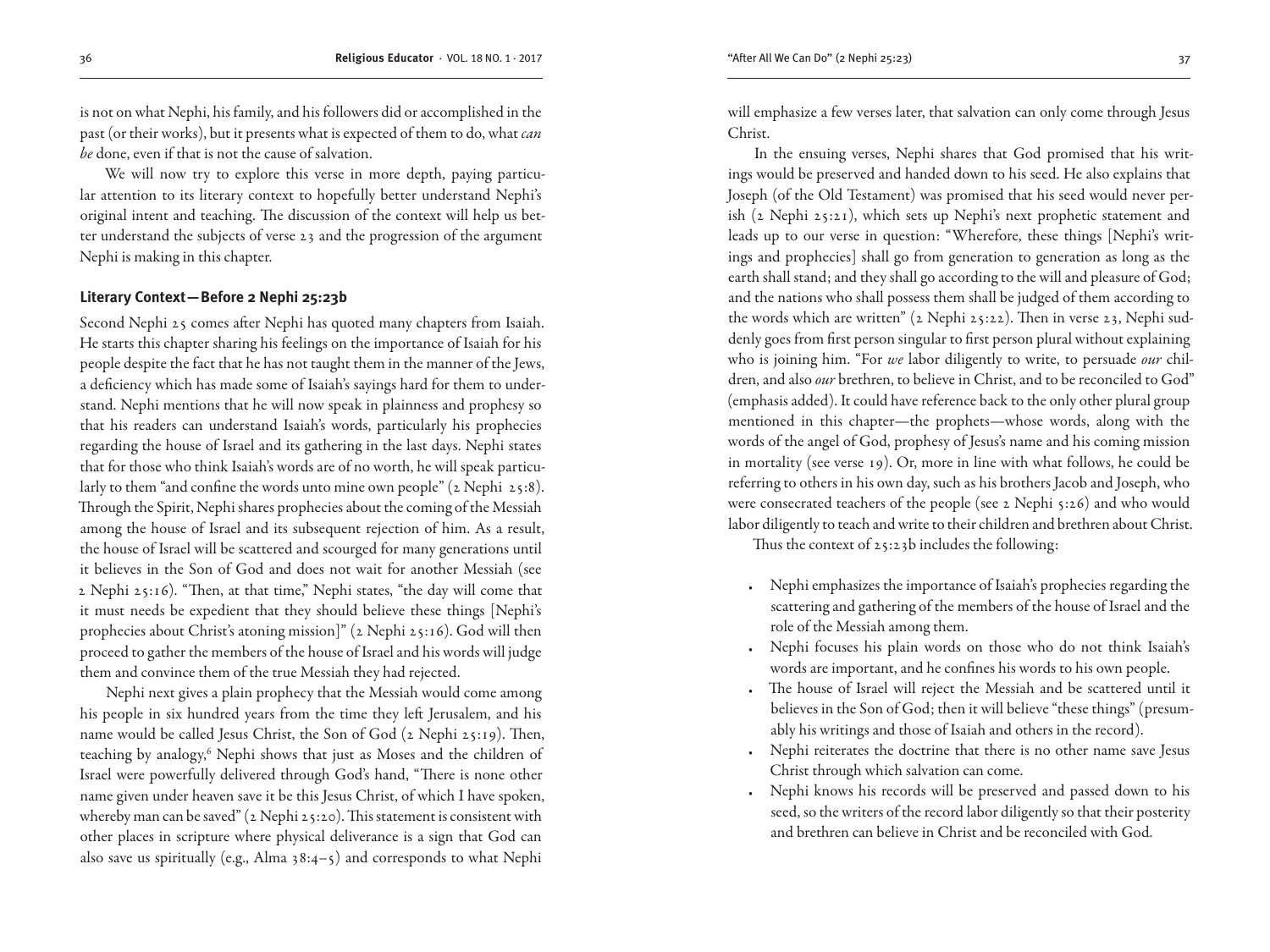Photo by Matt Reier, *Portrait of Jesus*. Courtesy of Intellectual Reserve, Inc.

How do we determine when we have done enough, or our "best," in order for Christ to do the rest?

# **Literary Context—After 2 Nephi 25:23b**

# *Saved by Grace after All We Can Do*

In the second half of 2 Nephi 25:23, Nephi continues to talk using the first person plural, *we*: "For we know that it is by grace that we are saved, after all we can do" (2 Nephi 25:23). One important point to note is that the subject *we* remains consistent throughout the verse. Just as *we* labor diligently to write and persuade *our* children and brethren, so *we* know it is by grace that *we* are saved, after all *we* can do. In other words, the last phrase is not a universal statement on grace in God's plan of salvation but a limited statement about Nephi's and associated record keepers' own situation and purpose. This setting raises the question, What did Nephi believe that he and his people needed to do? The context of this verse helps answer this question.

# *2 Nephi 25:24—We Keep the Law of Moses until the Law Shall be Fulfilled*

Although many people interpret our phrase in 2 Nephi 25:23 with little or no attention to what follows, the literary context demands a connective reading. First, verse 24 is strongly linked to the previous verse by the use of the conjunctions "and notwithstanding." Second, both verses have the same *we*  subject, and third, both verses seem to be using a series of alternating parallel phrases:

> A "And, notwithstanding we believe in Christ, B we keep the law of Moses, A and look forward with steadfastness unto Christ, B until the law shall be fulfilled" (2 Nephi 25:24).

If this verse, full of a series of parallel phrases, is a continuation of the previous verse—the first pair of phrases having to do with Christ (A) and the second pair with the law of Moses (B)—then it may inform our reading of verse 23. The conjunction "notwithstanding" is key to deciphering its interpretation. "*Notwithstanding* we believe in Christ" is connected to verse 23's efforts to persuade their children to believe in Christ and his redeeming grace. Yet *notwithstanding* this belief, they continue to keep the law of Moses until it is fulfilled because it is all they *can do* for the time being. According to the logic of this parallelism, belief and grace in verse 23 refer to Christ, and "be reconciled to God" and "all we can do" refer to observance of the law of Moses.7 In other words, all Nephi and his people *can do* in a pre-Christ setting is keep the law of Moses to be reconciled to God while believing and looking forward to Jesus's Atonement in the future.<sup>8</sup> Nephi knew that the Atonement is what would bring ultimate salvation *after* Christ's fulfillment of the law of Moses ("fulfillment" connotes not only the law's completion but Christ's perfect obedience to it in order to bring it to its completion). In the meantime, the law of Moses provided a way to be reconciled with God, to be obedient and faithful to what God had asked of them, and to receive all the blessings of the future Atonement.

## *2 Nephi 25:25—We Keep the Law Because of the Commandments*

The next verse (2 Nephi 25:25), especially with the epexegetical conjunction "for," connects with the previous thought and carries on the discussion of the importance of keeping the law for the time being while expounding upon the relationship between Jesus Christ and the law of Moses:

A "For, for this end was the law given;

- B wherefore the law hath become dead unto us,
- B' and we are made alive in Christ because of our faith;
- A' yet we keep the law because of the commandments" (2 Nephi 25:25).

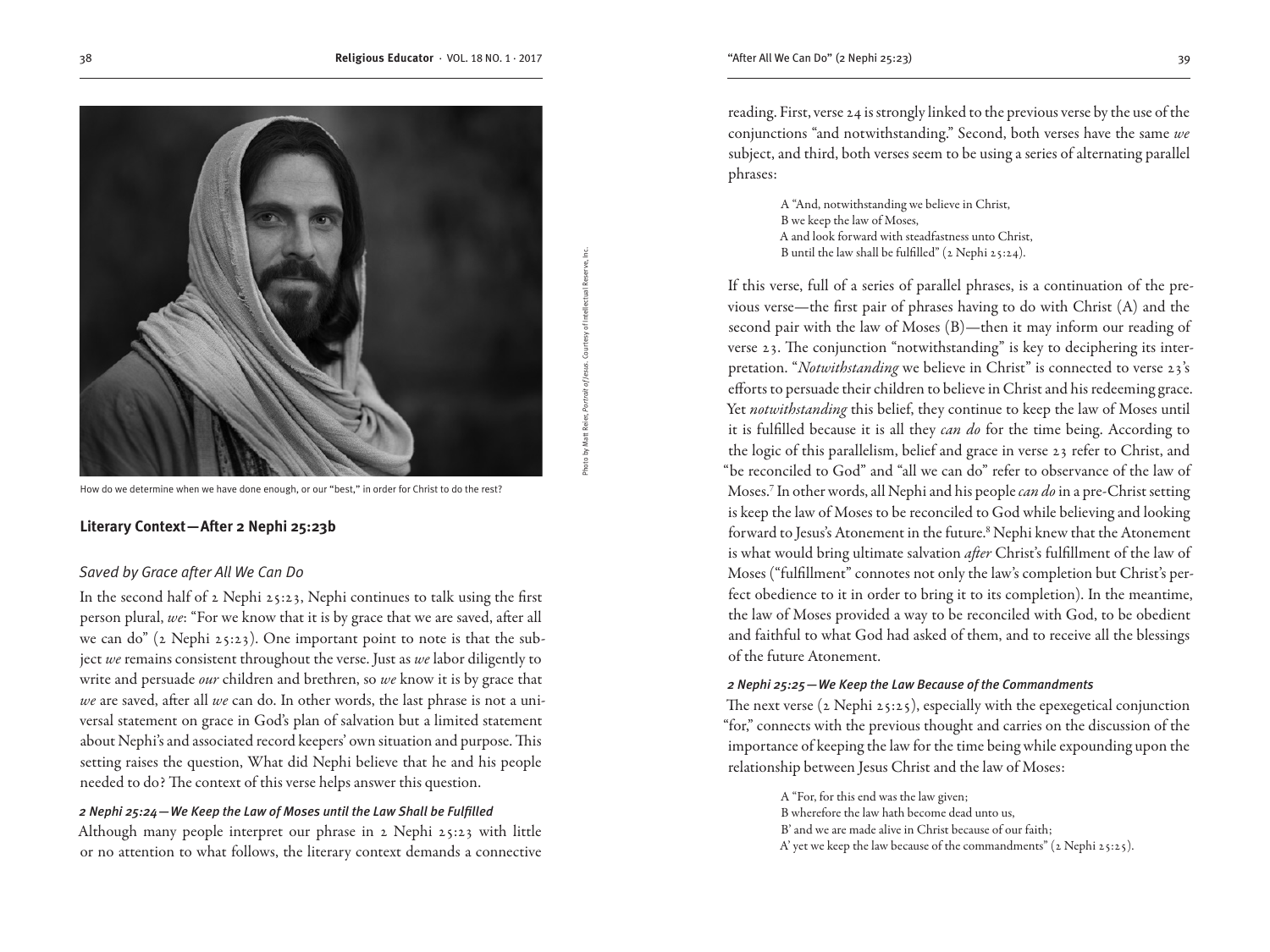This verse explains the purpose for which the law was given (to point towards Christ and his fulfillment of the law) and the sentiment that the law has become dead unto them because they know it will be fulfilled: a sentiment, incidentally, shared by Paul in a postresurrection setting. A true understanding of and faith in Christ's mission—whether living before, during, or after Jesus's ministry—include a realization that he is the source of salvation, not the law. The law is only preparatory and instructive. The law does not bring them true life, but they are made alive through faith in Christ, a very Pauline-like statement. Yet they continue keeping the law because they were commanded to do so; at this point, it is all they *can do*. 9

#### *2 Nephi 25:26–27—The Deadness of the Law Versus Life in Christ*

Verses 26 and 27 continue the contrast between Christ as the source for remission of sins and the deadness of the law. The emphasis also remains on teaching their children about the law so that the children can learn of its deadness. It is as if they are living in a limbo status where they know the law is not the ultimate source of salvation, yet they still teach and keep it until Christ comes to fulfill it.<sup>10</sup> "Wherefore, we speak concerning the law that our children may know the deadness of the law; and they, by knowing the deadness of the law, may look forward unto that life which is in Christ, and know for what end the law was given" (2 Nephi 25:27).<sup>11</sup> The end of verse 27 includes the same word "after" as in verse 23, delineating the chronological sequence between the two key events in God's salvation history we have been discussing, the law of Moses and Christ's atonement: "And *after* the law is fulfilled in Christ, that they need not harden their hearts against him when the law ought to be done away" (2 Nephi 25:27; emphasis added). Nephi was trying to teach that the law of Moses would serve a purpose for a period of time, but he was concerned some would resist giving up the law *after* its fulfillment by Christ because it was what they had observed for so long to bring them closer to God. Nephi prophetically saw the struggle many Jews and even early Christians and later Nephites faced with the teaching that old things like the law of Moses would be done away. This foresight was fulfilled when, during Jesus's visit to the later Nephites, Jesus perceived that they struggled to understand this concept that he had given as part of his sermon at the temple mount (see 3 Nephi 12:17-20, 46-47; 15:2-5). Jesus had to emphasize that he had given the law earlier but that the law had been fulfilled in him and had ended, so now they needed to keep the commandments he was now teaching them to enter the kingdom of heaven. "Behold, I say unto you that the law is

fulfilled that was given unto Moses. Behold, I am he that gave the law, and I am he who covenanted with my people Israel; therefore, the law in me is fulfilled, for I have come to fulfil the law; therefore it hath an end" (3 Nephi 15:4–5). "Therefore come unto me and be ye saved; for verily I say unto you, that except ye shall keep my commandments, which I have commanded you at this time, ye shall in no case enter into the kingdom of heaven" (3 Nephi 12:20).

#### *2 Nephi 25:30–26:1—We Keep the Law Until the Law Shall Be Fulfilled*

In 2 Nephi 25:30, Nephi repeats his key teaching that, in the meantime and until the law is fulfilled, it is necessary to keep the law of Moses: "And, inasmuch as it shall be expedient, ye must keep the performances and ordinances of God *until* the law shall be fulfilled which was given unto Moses" (2 Nephi 25:30; emphasis added). The chronological pointer "until" relates to the notion that Christ's saving mission and fulfillment of the law will come *after* the only thing they *can do* now, which is keep the performances and ordinances of the law of Moses. The next verse teaches that once Christ fulfills his mission and appears to Nephi's descendants, his words will become the new law: "And *after* Christ shall have risen from the dead he shall show himself unto you, my children, and my beloved brethren; and the words which he shall speak unto you shall be the law which ye shall do" (2 Nephi 26:1; emphasis added). A few chapters later, Nephi repeats a similar point when he says that no more doctrine would be given "until after he [ Jesus] shall manifest himself unto you in the flesh. And when he shall manifest himself unto you in the flesh, the things which he shall say unto you shall ye observe to do" (2 Nephi 32:6). Jesus himself reiterated this principle when he clearly declared in 3 Nephi 15:9–10, "I am the law" and "I have given unto you the commandments; therefore keep my commandments." The eventual Nephite implementation of all this is related in 4 Nephi 1:12: "And they did not walk any more after the performances and ordinances of the law of Moses; but they did walk after the commandments which they had received from their Lord and their God."

Thus the context of 2 Nephi 25:23 can be summarized as follows:

• The topic of verse 23 continues in the next several verses through the use of conjunctions and the same *we* subject (which included Nephi and other prophets and record keepers), describing their specific situation: teaching their children to believe in the coming Messiah while living under the law of Moses.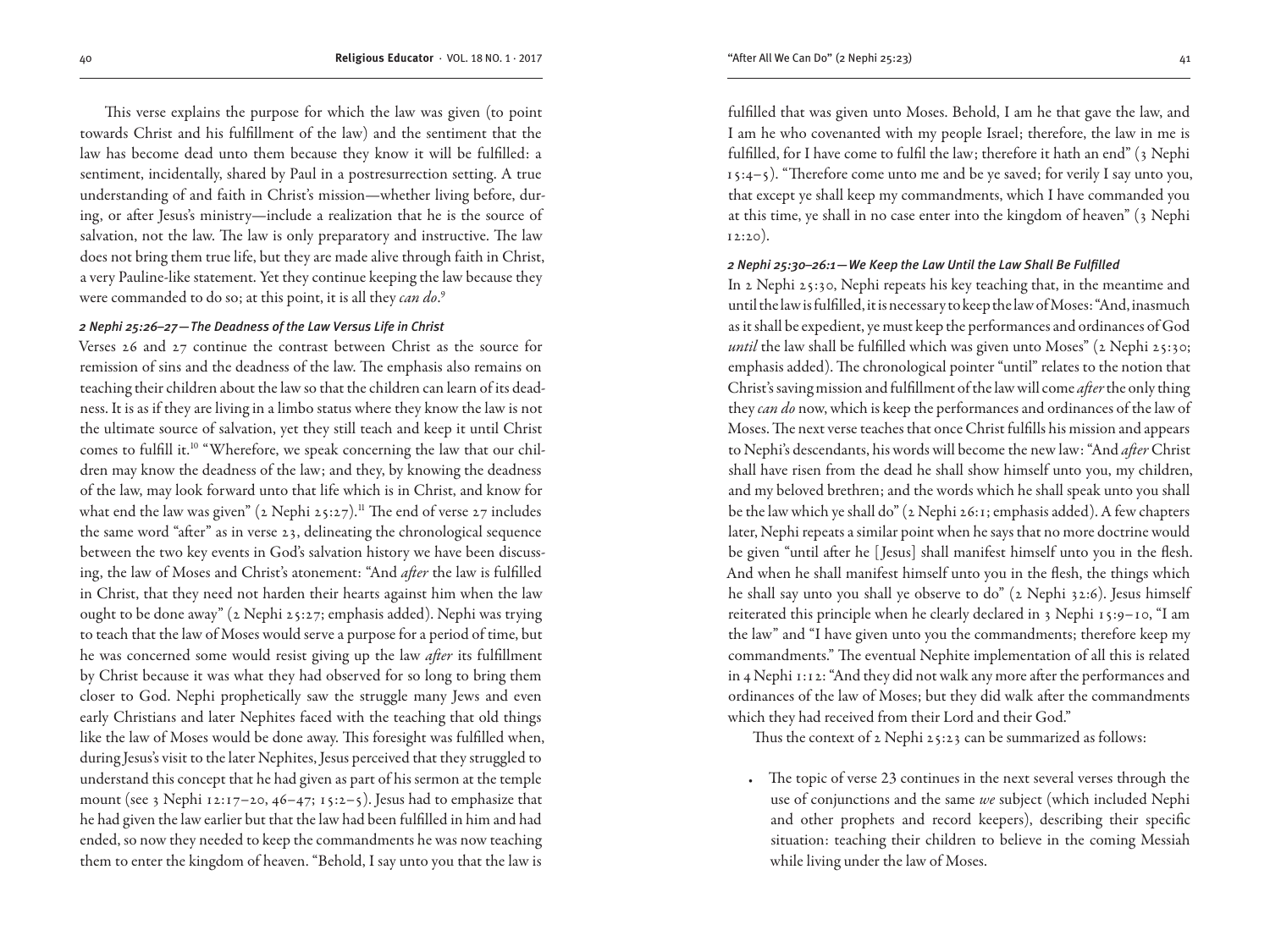- Parallel phrases contrast grace and Christ with "all they can do" and the law of Moses.
- Strong statements describe life coming through Christ and deadness to the law, yet a temporal disclaimer is given that they continue to keep the law because they have been commanded to do so.
- A recognition that *after* the law of Moses is fulfilled, Christ's words will become the new law, the new path to salvation.

#### **Summary**

As enticing as it is to read 2 Nephi 25:23 as a universal doctrinal statement about the relationship between grace and one's good efforts or works, the context of the verse points to something else. Nephi was writing for himself and other record keepers to a specific audience, his children and brethren ("I ... confine the words unto mine own people"; 2 Nephi 25:8). They understood that salvation came through the grace offered by the future Messiah, Jesus Christ, and that that salvation would come *after* all they *could do* living the law of Moses in their current situation. They knew that the law of Moses alone could not bring them salvation—it was a dead end—but they continued to observe its performances and ordinances for three primary reasons: they had been commanded to do so, it would reconcile them to God, and it pointed them towards Christ. It was all they *could do* until Christ appeared unto their descendants following his resurrection and taught them his new law. So ultimately they (Nephi and his pre-Christ descendants) knew they were saved by the grace of Christ's atoning mission, which would be fulfilled later chronologically (i.e., in the meridian of time), yet they also already received blessings of grace by concurrently doing all they could do (keeping the law of Moses). This passage is not an argument of doing good works to the point when grace kicks in, but, as in Galatians, it is a recognition that we are saved by grace through the coming of Christ to perform the Atonement (the chronological "after"), not through the works of the law of Moses (see Galatians 2:16; 3:19–25). Christ's Atonement is the greatest manifestation and source of grace, and its full blessings came after, because the law of Moses was fulfilled. Therefore, Nephi and others teach their children about Christ, the source of remission of sins (verse 26), and the deadness of the law and the purpose for which the law was given (verse 27). It is ironic that 2 Nephi 25:23 has often been used as ammunition by "grace only" believers who feel that the Book of Mormon somehow lessens or denies grace because it requires

followers to do all the works they can do *before* grace can save. But what Nephi is actually writing here is a very Pauline-like statement to his children and brethren that even after all they can do under the law of Moses, which they must still obey because it has been commanded of them and is part of their covenant relationship to God, it is only the grace of Christ, not that law, that can save.

## *Likening 2 Nephi 25:23*

Since Jesus Christ has already fulfilled the law of Moses, what does 2 Nephi 25:23 have to do with us today? If we follow Nephi's example (see 1 Nephi 19:23) and liken this verse to ourselves, thereby removing it from its original context, we can draw interpretations on the relationship between grace and *our* works based on this verse. For example, many draw analogies between our repentance and reliance on the merits of Christ to the statement made by the Anti-Nephi-Lehies in Alma 24:11: "It has been all that we could do (as we were the most lost of all mankind) to repent of all our sins . . . , for it was all we could do to repent sufficiently before God that he would take away our stain." So all we can do is repent. This is certainly consistent with Christ's teachings in 3 Nephi that everyone must follow his new commandments and his doctrine to repent and be baptized (see 3 Nephi  $11:32-33$ ). What both of these instances indicate is an effort on our part to reconcile with God. The literal sense of reconcile is "to call back into union."12 This is certainly one of the aspects of the Atonement, to bring us back at one with God, so that we can be cleansed and made worthy of entering his presence.

Jacob, a likely source for Nephi's teaching in 25:23 as argued by Joseph Spencer, taught the principle of reconciliation in 2 Nephi 10: "Wherefore, my beloved brethren, reconcile yourselves to the will of God, and not to the will of the devil and the flesh; and remember, after ye are reconciled unto God, that it is only in and through the grace of God that ye are saved" (2 Nephi 10:24). Note the use of "after" in this passage also. *After* being reconciled unto God we should remember that our efforts at reconciliation will not be the source of salvation, for it is only in and through the grace of God that we are saved; but the repeated invitation in scripture is to take that step to return and reconcile to God—that is all we can do. Since the fulfillment of the law of Moses by Jesus Christ, Christ has invited us to follow his law in order to receive salvation, so in this sense it is all we can do since our merits alone would not bring salvation.<sup>13</sup> Just as Nephi taught that they still kept the law of Moses because they were commanded to do so by the premortal Jehovah,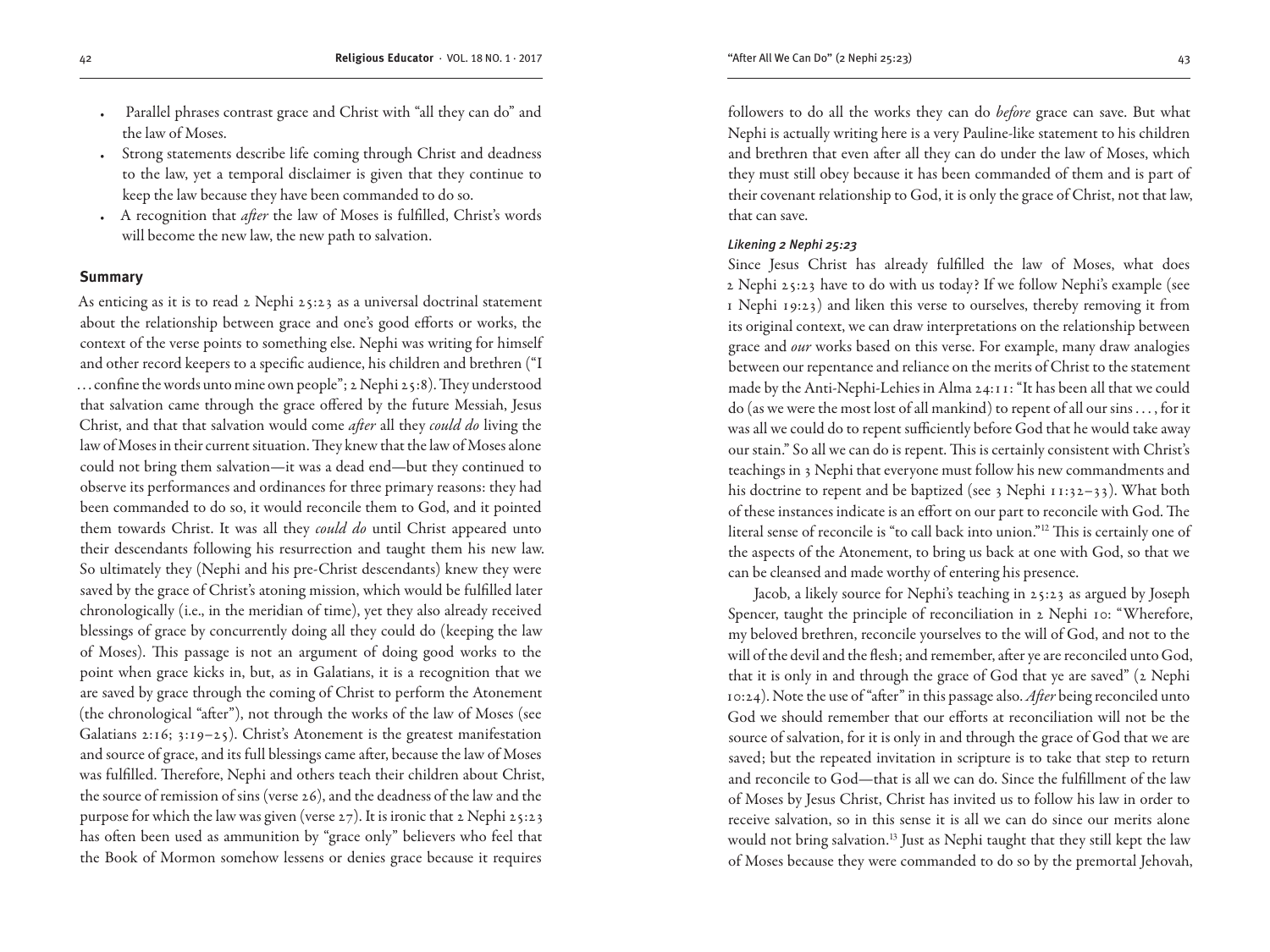likewise we do what we are commanded by the Savior in the post-Atonement conditions of salvation.

If I (or Nephi or Nephi's readers) did nothing, could I be saved? Obviously I cannot presume to speak for what God could or would do in all cases; his power is great enough to do so. However, the Book of Mormon repeatedly teaches that we will not be saved *in* our sins, only *from* our sins, and wherever that notion appears, invitations to do something also appear. Thus I do not agree that Jacob or Nephi or others "[leave] no room for the idea that something of our own efforts plays a role in saving us,"<sup>14</sup> because if I do not do anything, then I am not being obedient to Christ's invitations, thereby I remain in a wicked, unclean state.<sup>15</sup> Grace helps us turn to God and accept his invitations. Therefore, in that sense, grace is saving us because it is helping us along the way, but if it is *only* grace acting without any response on our part, then we have no agency in the process. When individuals are acted upon without first turning to God, such as Alma the Younger or Paul, it is a strong invitation to change course or they will be eternally destroyed. Despite the extreme act of grace of having this spiritual wake-up call, they then still had to do something to continue on the path of grace and salvation. Alone, we can never fully become worthy of reentering God's presence, but we have been commanded to do something, and grace will bless our lives and natures all along the return path to God's presence. If Jacob's teachings in 2 Nephi 10 are a source for Nephi's statement in chapter 25, it may be instructive to also see what Lehi, before his death, testified to Jacob earlier in 2 Nephi. Lehi did indeed teach that redemption comes in and through the Holy Messiah, "for he is full of grace and truth," and because he offers himself as a sacrifice for sin, he answers "the ends of the law." However, Lehi also emphasized that Jesus would only answer the ends of the law for those who have a broken heart and a contrite spirit: "And unto none else can the ends of the law be answered" ( $2$  Nephi  $2:6-7$ ). So there's a meeting point alluded to in Lehi's testimony between his teaching that no flesh "can dwell in the presence of God, save it be through the merits, and mercy, and grace of the Holy Messiah" with the requirement that individuals humble themselves, show remorse, and believe in Christ: "They that believe in him shall be saved" (2 Nephi 2:8–9). Both Christ's actions and our admittedly meager responses are essential for salvation and satisfying the demands of justice, even if grace helps one to reach the necessary faith and repentant condition in the first place and all along the way.

The third article of faith teaches that all mankind *may* be saved by obedience to the laws and ordinances of the gospel. Because of Christ's redemption, we are made free to choose good from evil and to act for ourselves and not to be acted upon (see 2 Nephi 2:26). Yet we have to make the choice, otherwise we risk being acted upon by the power of Satan. Lehi invited his sons in language similar to Jacob's later teachings about avoiding the power of the devil and the flesh: "I would that ye should look to the great Mediator, and hearken unto his great commandments; and be faithful unto his words, and choose eternal life, according to the will of his Holy Spirit; And not choose eternal death, according to the will of the flesh and the evil which is therein, which giveth the spirit of the devil power to captivate, to bring you down to hell, that he may reign over you in his own kingdom" (2 Nephi 2:28–29).

## **Conclusion**

As mentioned, exploring "all we can do" today is likening or making application of this passage from 2 Nephi 25:23, whereas its original sense and meaning point toward the relationship between grace and the law of Moses. It seems in Nephi's closing words of counsel before his death, he wanted to go beyond the law of Moses but was restrained: "This is the doctrine of Christ, and there will be no more doctrine given until *after* he shall manifest himself unto you in the flesh. And when he shall manifest himself unto you in the flesh, the things which he shall say unto you shall ye observe to do. And now I, Nephi, cannot say more; the Spirit stoppeth mine utterance, and I am left to mourn because of the unbelief, and the wickedness, and the ignorance, and the stiffneckedness of men" (2 Nephi 32:6–7; emphasis added). Thus Nephi is reminded that what he already has is all that he and his descendants *can do* until after Christ appears to them and gives them further doctrine and commandments. They needed to remain obedient to the law given them, and while doing all they could do to reconcile themselves to God, they had to remain humble enough to always remember that undoubtedly salvation came from grace through Christ.

## **Notes**

<sup>1.</sup> Joseph M. Spencer, "What Can We Do? Reflections on 2 Nephi 25:23," *Religious Educator* 15, no. 2 (2014): 25–39.

<sup>2.</sup> Spencer, "What Can We Do?," 29.